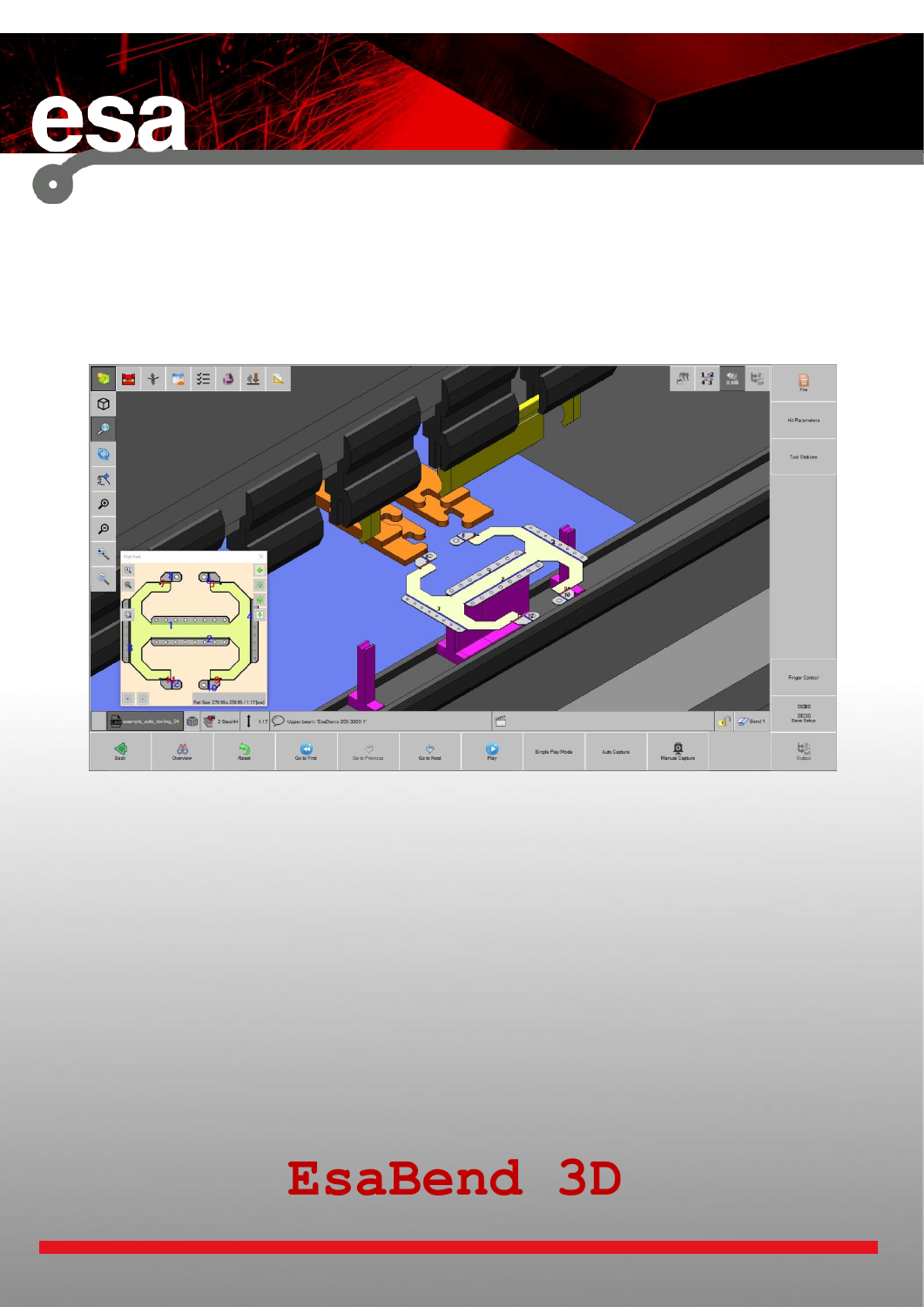

**EsaBend is an application for the programming and the simulation of a Press Brakes machines with a CNC, used to increase productivity, decrease downtime and reduce material wastage.**

**EsaBend allows offline calculate the tooling and bending sequence, through a 3D simulation environment where they are checked for collision between the part, tools feedback and machine components**

## **General features**

- Direct import from SolidWorks, Solid Edge e Inventor
- Import and unfolds IGES and STEP 3D parts
- Automatic and manual tool selection based on the type of material, machine and tools properties
- Automatic and manual bending sequence with collision control
- Automatic calculation of the back gauges backing
- Automatic and manual back gauge positioning with interactive graphic controll of all axes
- 3D simulation of the bending process with collision detection
- Detailed report of tooling stations of the machine which also includes the bending sequence, the tools used and the graphic and specific information bend by bend

## **Benefits**

- Automatic features that speed up management time from design to finished product
- Offline programming which allows minimizing downtime
- Collision control in the bending sequence that allows a reduction of the material discarded
- Automatic and manual bending sequence with collision control
- The tools library is compatible with the availability of tools needed for the production



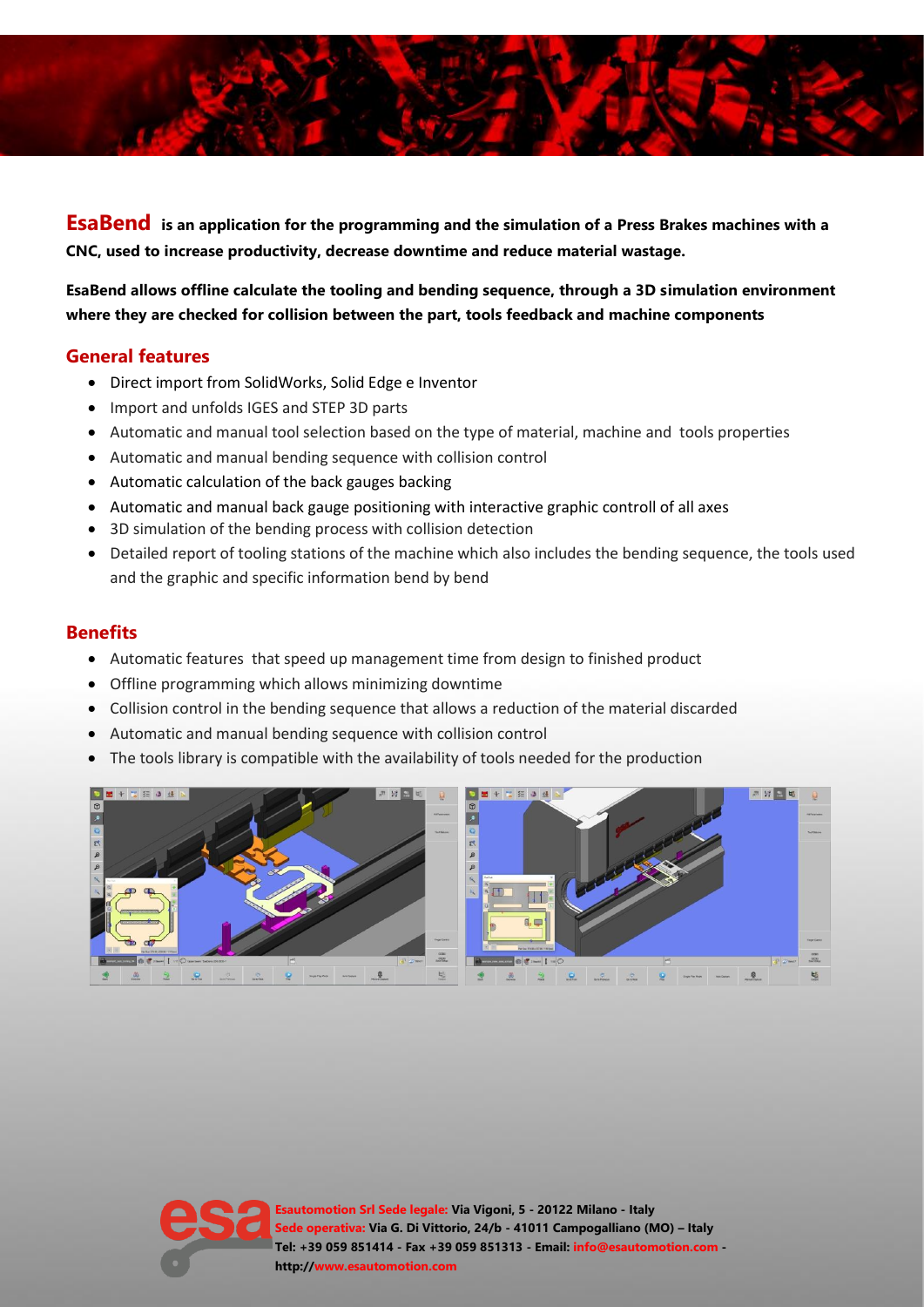

# **Efficiency in tool selection**

#### **Based on:**

- Availability of different types of tools and its fractionation
- Bend radius
- Maximum machine force
- Collisions control

### **Full crushed fold management**

- Definition of default tools crushed fold, for automatic recognition
- Setting the pre-bending angle, with default and editable value

## **Sequence of bend calculation**

**EsaBend automatically calculates the sequence of bend taking into consideration the following points:**

- Avoid collisions
- Availability of the fractionation of the tools

### **Full manual control:**

- Split of complete folds into partial folds, with the angle definition of pre-fold
- Interactive editing of the order of the bending sequence



## **Back gauges positioning:**

#### **EsaBend provides automatic and manual control options of the back gauge:**

- Automatic position back gauge supporting
- Automatic calculation tooling considering the shape of fold
- Graphic and interactive control for all of the axis
- Snap Management on all axes for precise positioning stop

# **3D Simulation and collision detection**



**Esautomotion Srl Sede legale: Via Vigoni, 5 - 20122 Milano - Italy Sede operativa: Via G. Di Vittorio, 24/b - 41011 Campogalliano (MO) – Italy Tel: +39 059 851414 - Fax +39 059 851313 - Email: info@esautomotion.com http://www.esautomotion.com**